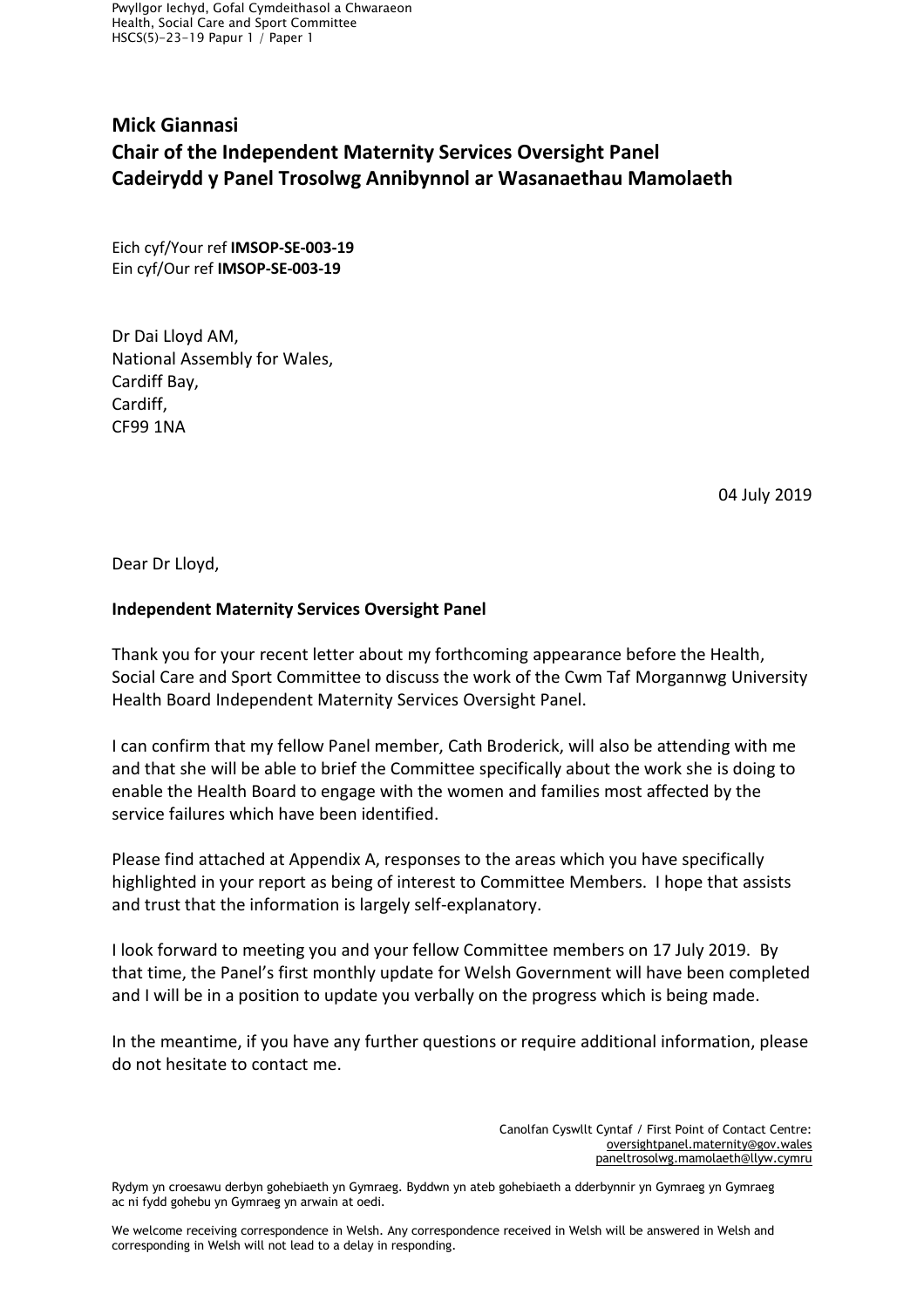Yours sincerely

jagoi

Mick Giannasi Chair, Independent Maternity Services Oversight Panel

Canolfan Cyswllt Cyntaf / First Point of Contact Centre: [oversightpanel.maternity@gov.wales](mailto:oversightpanel.maternity@gov.wales) [paneltrosolwg.mamolaeth@llyw.cymru](mailto:paneltrosolwg.mamolaeth@llyw.cymru)

Rydym yn croesawu derbyn gohebiaeth yn Gymraeg. Byddwn yn ateb gohebiaeth a dderbynnir yn Gymraeg yn Gymraeg ac ni fydd gohebu yn Gymraeg yn arwain at oedi.

We welcome receiving correspondence in Welsh. Any correspondence received in Welsh will be answered in Welsh and corresponding in Welsh will not lead to a delay in responding.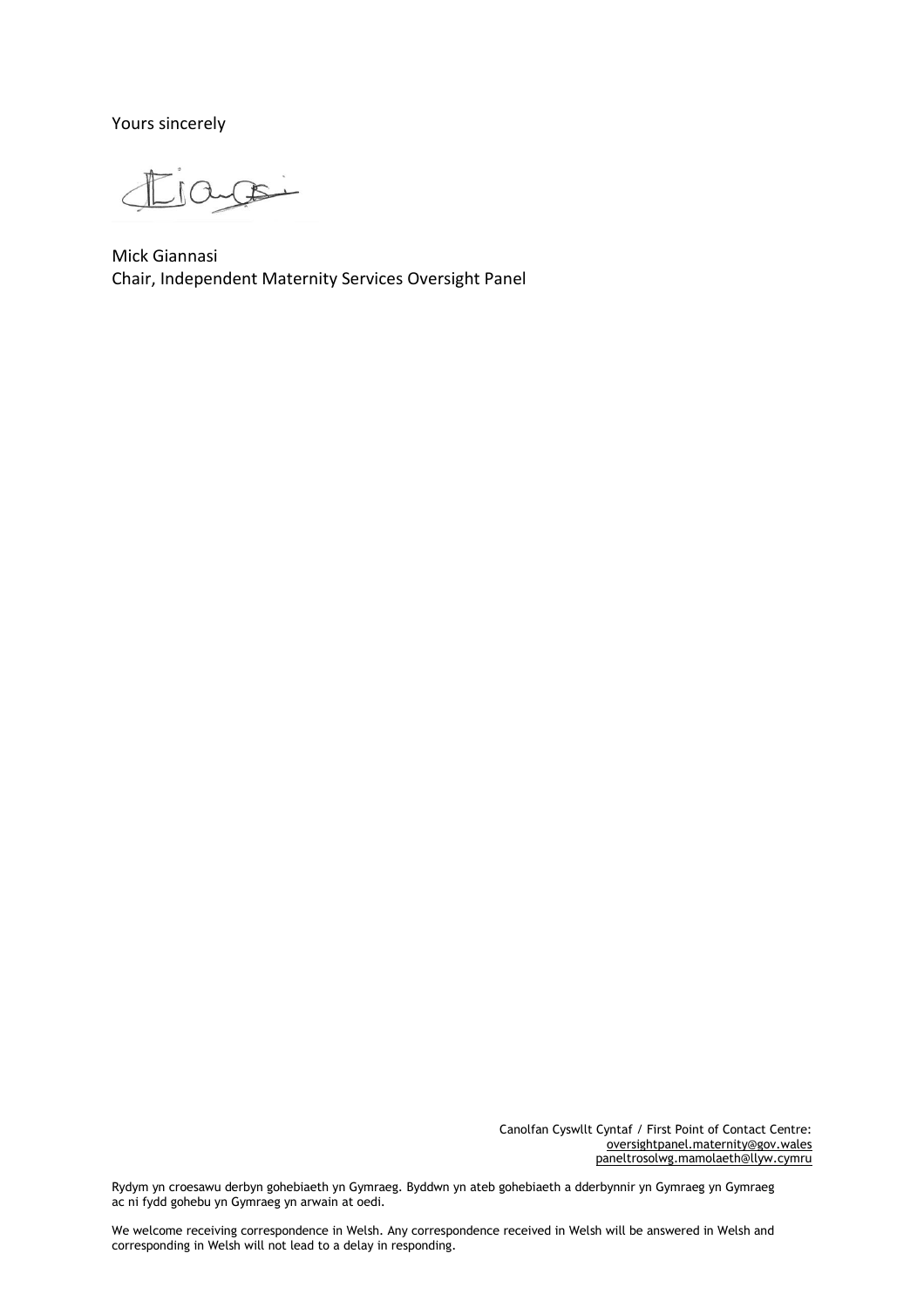## **Appendix A**

## **Response to Specific Areas of Interest Raised by Committee Members**

| Area of Interest                                                                                                                            | Response                                                                                                                                                                                                                                                                                                                                                                                                                                                                                                                                                                                                                       |
|---------------------------------------------------------------------------------------------------------------------------------------------|--------------------------------------------------------------------------------------------------------------------------------------------------------------------------------------------------------------------------------------------------------------------------------------------------------------------------------------------------------------------------------------------------------------------------------------------------------------------------------------------------------------------------------------------------------------------------------------------------------------------------------|
| Extent to which<br>Board members and<br>senior management<br>had knowledge of<br>the issues identified<br>in the Royal<br>College's report. | It is important to emphasise that there are five strands to the<br>Ministerial intervention in Cwm Taf Morgannwg University Health<br>Board which are being coordinated by a senior Welsh Government<br>official. Placing maternity services in Special Measures and<br>appointing the Independent Maternity Services Oversight Panel is<br>one of those five strands.                                                                                                                                                                                                                                                         |
|                                                                                                                                             | Whilst the five strands are complementary and in practice are<br>being progressed in an integrated way, each has a different<br>primary focus. The role of the Independent Oversight Panel, as set<br>out in its terms of reference, is predominantly to ensure that the<br>Health Board delivers the improvements in patient safety, quality<br>and patient experience which have been identified as necessary in<br>the Royal College's Report and other associated reviews.                                                                                                                                                 |
|                                                                                                                                             | Whilst in practice, that will involve an element of looking back to<br>understand the underlying causes of the failings which have been<br>identified, other than the specific work around retrospective<br>independent clinical review which forms part of the Panel's remit,<br>its focus will be primarily forward looking. As such, the Panel will<br>not be undertaking any specific investigative work to identify the<br>culpability of individuals, groups of teams for the failings which<br>have been identified. It is, in essence, a performance<br>improvement mechanism rather than an inquiry or investigation. |
|                                                                                                                                             | The independent clinical review element of the Panel's work will<br>involve the retrospective examination of serious incidents and<br>that, as an outcome of the process, may result in matters being<br>referred to outside bodies (e.g. professional bodies, H.M. Coroner,<br>etc.) for consideration of further action. However, even that<br>element will, in accordance with the Panel's terms of reference, be<br>primarily focused on ensuring that lessons are learned and acted<br>upon as a driver for improvements in patient safety, quality and<br>patient experience.                                            |
|                                                                                                                                             | By virtue of its terms of reference, the Panel has a responsibility to<br>refer any wider corporate governance and leadership concerns to<br>the Health Board and/or Welsh Government as appropriate,<br>although again, that is not the Panel's primary focus.                                                                                                                                                                                                                                                                                                                                                                |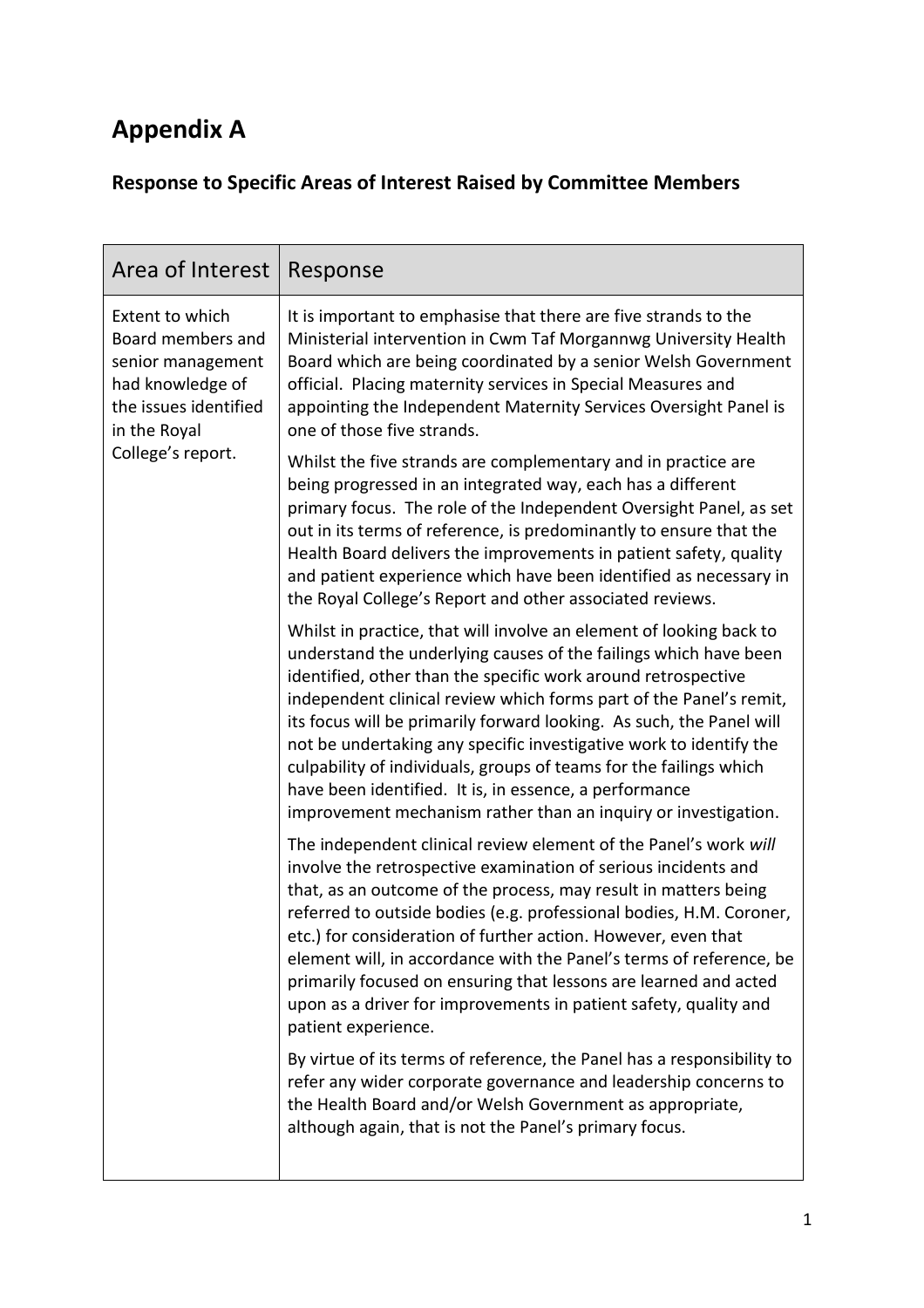|                                     | That focus rests with other elements of the intervention process,<br>namely, the work which David Jenkins is doing to support the Chair<br>and the Health Board to deliver improvements in leadership and<br>corporate governance, the work which Welsh Government is doing<br>in terms of the Health Board's targeted intervention status and the<br>regulatory work which is being undertaken by Healthcare<br>Inspectorate Wales and the Wales Audit Office.<br>The Panel has been made aware that in consultation with David<br>Jenkins and Welsh Government, the Chair of the Health Board has<br>commissioned an independent external review of the handling of<br>the report produced for the Health Board in 2018 by the seconded<br>Consultant Midwife. That review may, in due course, provide some<br>of the answers which Members of the Committee are seeking<br>about who knew what, when and in what context. However, it is<br>not directly within the Panel's remit and, as such, it would not be<br>appropriate to comment further in this response. |
|-------------------------------------|------------------------------------------------------------------------------------------------------------------------------------------------------------------------------------------------------------------------------------------------------------------------------------------------------------------------------------------------------------------------------------------------------------------------------------------------------------------------------------------------------------------------------------------------------------------------------------------------------------------------------------------------------------------------------------------------------------------------------------------------------------------------------------------------------------------------------------------------------------------------------------------------------------------------------------------------------------------------------------------------------------------------------------------------------------------------|
| Timescales for the<br>Panel's work. | At this stage, it is not possible to identify with any degree of<br>certainty what the timescales for the completion of the Panel's<br>work will be. This is dependent on a number of factors, some of<br>which are currently being worked through, most importantly the<br>detailed scheduling and prioritisation within the Health Board's<br>Maternity Services Improvement Plan alongside the scoping and<br>scheduling of the clinical review and public and patient<br>engagement elements of the Panel's work.                                                                                                                                                                                                                                                                                                                                                                                                                                                                                                                                                  |
|                                     | It is also becoming increasingly apparent, both to the Panel and<br>the Health Board, that the improvements which are necessary in<br>Maternity Services can only be delivered on a sustainable basis as<br>part of a wider organisational and cultural transformation process<br>which is currently being worked through by the Health Board and<br>will take several months to research, plan and initiate.                                                                                                                                                                                                                                                                                                                                                                                                                                                                                                                                                                                                                                                          |
|                                     | It is envisaged that the potential timescales will become clearer by<br>the end of September 2019 when the Panel presents its first<br>formal report to the Minister. However, at this stage, it is only<br>possible to provide a broad-brushed estimate based on previous<br>experience and professional judgement.                                                                                                                                                                                                                                                                                                                                                                                                                                                                                                                                                                                                                                                                                                                                                   |
|                                     | In terms of the performance improvement element of the work,<br>experience in intervention situations within the Panel's knowledge<br>(for example in Morecambe Bay and the Isles of Anglesey County<br>Council) suggests that the 'make safe' element of the plan should,<br>and indeed, must be delivered within 3 to 6 months of the start of<br>the process and that within 12 months the organisation should<br>have made sufficient progress for the Minister to begin to consider<br>scaling back or de-escalating to a degree the intervention process.                                                                                                                                                                                                                                                                                                                                                                                                                                                                                                        |

٦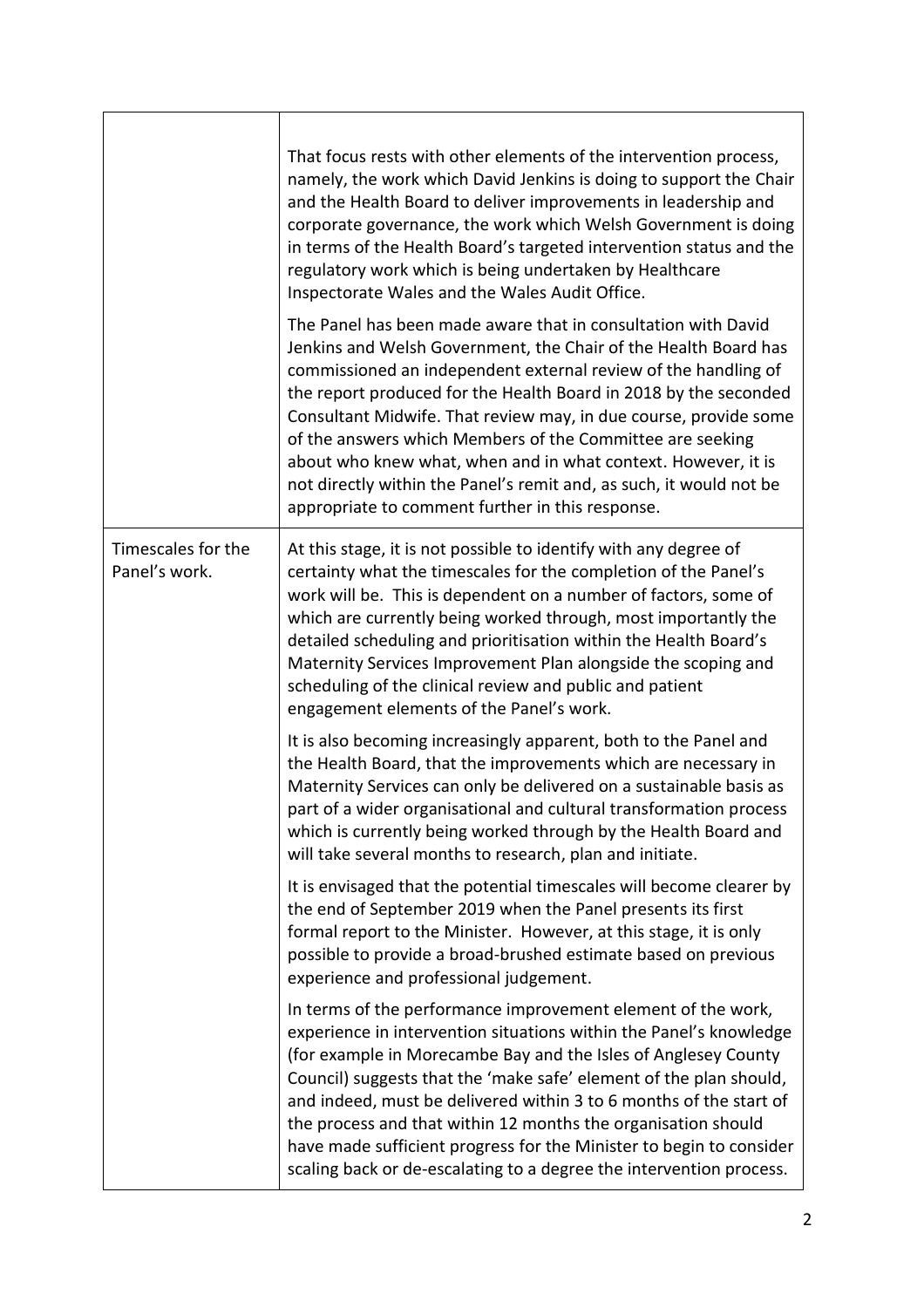| However, again based on experience elsewhere (for example in<br>the case of the Welsh Ambulance Service), it is likely to be twelve<br>months to two years or so before some of the longer-term<br>changes which are required, particularly those which require<br>cultural or leadership change and those which seek to rebuild<br>public trust and confidence, start to take effect in a way which<br>begins to embed change and makes it sustainable going forward. |
|------------------------------------------------------------------------------------------------------------------------------------------------------------------------------------------------------------------------------------------------------------------------------------------------------------------------------------------------------------------------------------------------------------------------------------------------------------------------|
| It is also likely to be twelve months to two years before it is<br>possible to say with confidence that sufficient momentum has<br>been achieved, whereby it is unlikely that if the external oversight<br>and support was removed, that the organisation would regress or<br>falter on its improvement journey.                                                                                                                                                       |
| Where those changes need to be underpinned by wider<br>organisational transformation and longer-term investment in<br>organisational capacity and capability, it is not unrealistic to expect<br>sustainable results to take three to five years to deliver.                                                                                                                                                                                                           |
| That is not to suggest for one minute that the Independent<br>Oversight Panel or indeed the wider intervention will need to<br>remain in place for that length of time nor that there will not come<br>a time sooner when the intervention can appropriately be brought<br>to an end. However, it is important to recognise that there is no<br>quick fix and that change of the type which is necessary in Cwm<br>Taf Morgannwg will not be delivered overnight.      |
| The independent clinical review element of the Panel's work<br>brings an added dimension to the questions of timescales which at<br>this stage is difficult to estimate with any degree of certainty.                                                                                                                                                                                                                                                                  |
| There are a number of phases in the clinical review process which<br>are inter-dependent and will need to be scheduled in sequence.                                                                                                                                                                                                                                                                                                                                    |
| For example, until the review of the January 2016 to September<br>2018 cases (referred to in the Royal College's report as the 43<br>cases) have been reviewed, it will not be possible to scope what is<br>required in terms of the further look back exercise to 2010.                                                                                                                                                                                               |
| As an example, it is understood that a similar clinical review<br>process which commenced in England two years ago has still not<br>been fully completed.                                                                                                                                                                                                                                                                                                              |
| Clearly, it is not helpful to speculate in matters of this nature.<br>However, some estimation of what the timescales might be is<br>necessary for planning purposes and on that basis, the Panel is<br>working on the broad assumption that its likely to be at least 12<br>months before the position has been reached where, if all goes<br>well, a recommendation could be made to the Minister that he<br>could consider scaling back the intervention.           |
| Whilst that does not provide a definitive answer to the                                                                                                                                                                                                                                                                                                                                                                                                                |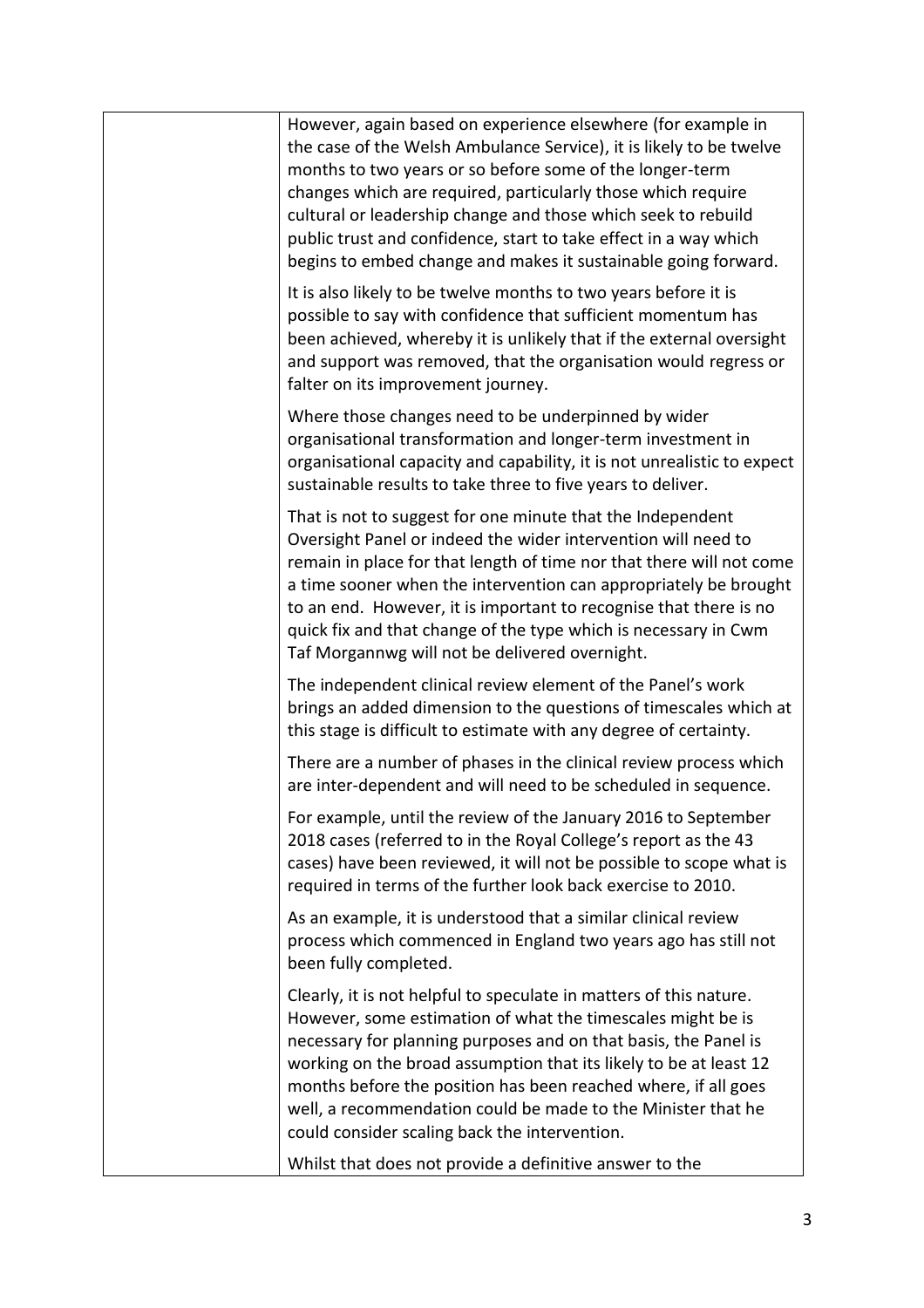|                                                                                        | Committee's question, it is hoped that sharing the Panel's thinking<br>about what the potential timescales might be and the rationale for<br>that thinking, is helpful.                                                                                                                                                                                                                                                                                                                                                                                                                                                  |
|----------------------------------------------------------------------------------------|--------------------------------------------------------------------------------------------------------------------------------------------------------------------------------------------------------------------------------------------------------------------------------------------------------------------------------------------------------------------------------------------------------------------------------------------------------------------------------------------------------------------------------------------------------------------------------------------------------------------------|
| Powers of the Panel<br>to obtain documents<br>and information.                         | The Panel has no specific powers to require the Health Board or<br>others to provide access to documents or other information. As<br>such, there is and will continue to be a reliance on cooperation<br>and negotiation to achieve what is needed. However, as things<br>stand, that is unlikely to present a problem.                                                                                                                                                                                                                                                                                                  |
|                                                                                        | In practice, the Health Board is cooperating fully with the Panel in<br>enabling the proper discharge of its responsibilities and terms of<br>reference. For example, case notes, patient records and other<br>information have already been made available to assist members<br>of the Panel in scoping out the clinical review process. Similarly,<br>the Panel has been provided with access to the information which<br>is needed to establish a database of the women and families<br>affected and their preferences for contact and further<br>engagement in the oversight and performance improvement<br>process. |
|                                                                                        | At a more strategic level, performance information and internal<br>reports are routinely being shared with the Panel and there is a<br>regular two-way flow of information between the Panel and the<br>Board at both executive and non-executive level. The Director of<br>Nursing has been appointed as Senior Responsible Officer and acts<br>as a conduit/problem-solver for the Panel, and a senior member of<br>the Corporate Team acts as a single point of contact for day-to-day<br>information and support.                                                                                                    |
|                                                                                        | These arrangements are underpinned by an Information Handling<br>Protocol which is currently in draft form but will eventually form<br>part of the Panel's Scope, Terms of Reference and Methodology<br>document. This will set out how information will be shared,<br>handled, stored and disposed of to ensure compliance with<br>relevant legislation and data protection and principles.                                                                                                                                                                                                                             |
|                                                                                        | In the event that there are data access issues which cannot be<br>resolved through negotiation and cooperation, the Panel has<br>within its Terms of Reference the ability to go back to the Minister<br>to seek additional leverage. However, it is not envisaged, in the<br>climate of cooperation which currently exists, that such an<br>approach will be necessary.                                                                                                                                                                                                                                                 |
| Level of resources<br>available to the<br>Panel to enable it to<br>carry out its work. | The Panel comprises of four core members, a coordinating Chair<br>(Mick Giannasi), an obstetrician (Professor Alan Cameron), a<br>midwife (Christine Bell) and an engagement specialist (Cath<br>Broderick).                                                                                                                                                                                                                                                                                                                                                                                                             |
|                                                                                        | In addition, the Panel will be supported, as necessary, by 'go to'                                                                                                                                                                                                                                                                                                                                                                                                                                                                                                                                                       |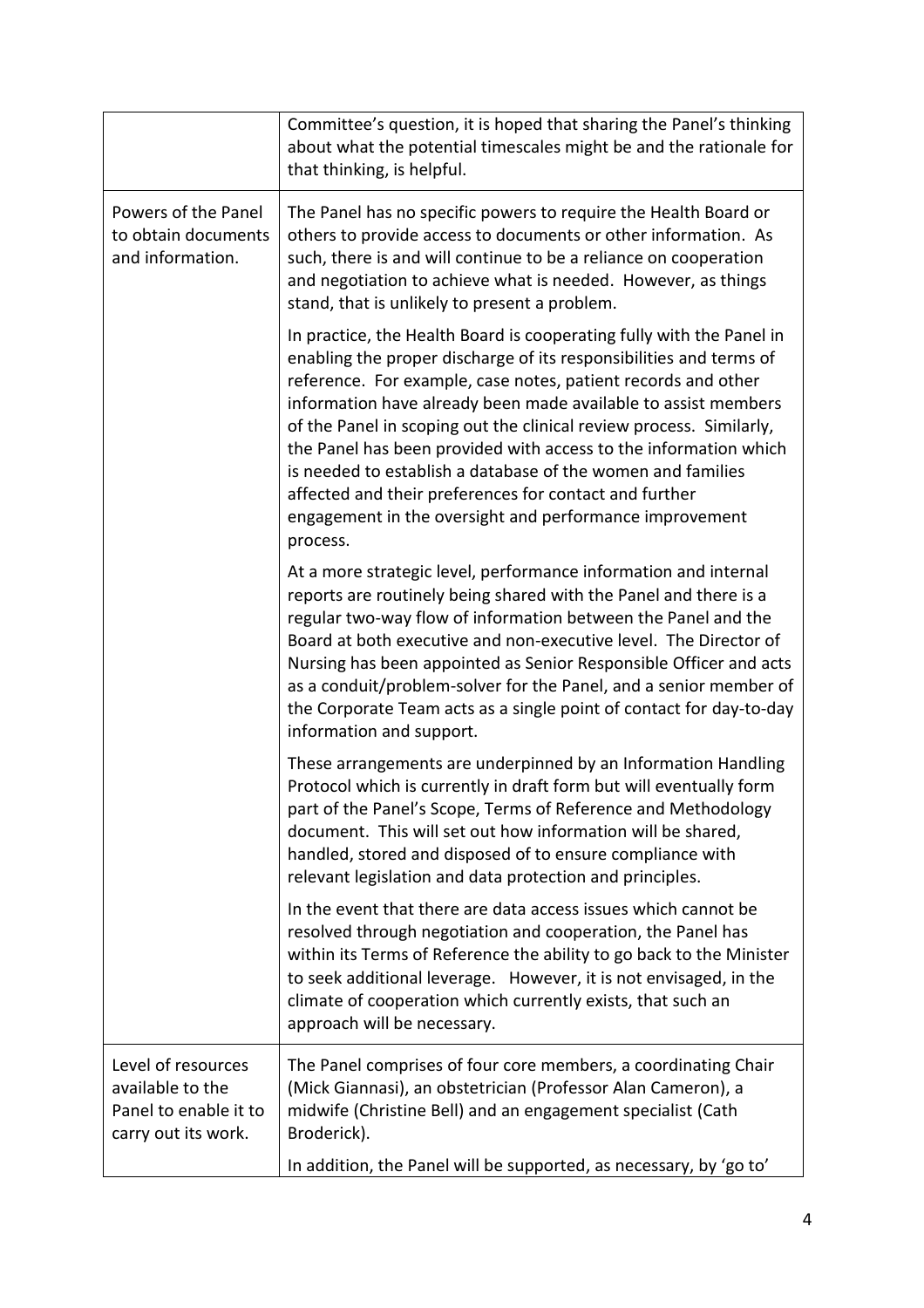| individuals providing specialist advice and support in areas like<br>legal services, communications and workforce and organisational<br>development.                                                                                                                                                                                                                                                                                                                                                                                                                                   |
|----------------------------------------------------------------------------------------------------------------------------------------------------------------------------------------------------------------------------------------------------------------------------------------------------------------------------------------------------------------------------------------------------------------------------------------------------------------------------------------------------------------------------------------------------------------------------------------|
| The Panel will meet formally on a monthly basis and a number of<br>participating observers (e.g. a workforce representative, a<br>representative of the Community Health Council, representatives<br>from the Welsh Audit Office and Healthcare Inspectorate Wales,<br>etc.) will attend the meeting to assist the Panel in its deliberations.                                                                                                                                                                                                                                         |
| In terms of day-to-day operations, Welsh Government has<br>nominated two support workers to assist the Panel on a full-time<br>basis; that is in addition to providing other members of staff to<br>undertake routine administrative support for meetings and<br>ancillary tasks. The two support workers have a range of skills and<br>abilities which enables them to undertake substantial pieces of<br>work on behalf of the Panel, for example, arranging and co-<br>ordinating meetings and events, managing dairies, drafting<br>documents and undertaking background research. |
| Within the last two weeks, with the support of Welsh Government<br>and the NHS Delivery Unit, the Panel has interviewed and<br>provisionally appointed a Business Manager to design, develop<br>and coordinate the performance monitoring and assessment<br>process which will underpin the Panel's formal reporting<br>mechanism. The Business Manager will also act as the interface<br>with the Health Board's Programme Management Team.                                                                                                                                           |
| The individual who has been identified has operated at Assistant<br>Director level in a health board setting and has experience of<br>programme management, performance management, corporate<br>governance and quality improvement. This is a key appointment<br>which will enable the Panel to accelerate the pace at which it is<br>developing its business processes.                                                                                                                                                                                                              |
| The individual can start immediately and it is hoped that the<br>appointment will be confirmed within the next seven days.                                                                                                                                                                                                                                                                                                                                                                                                                                                             |
| It is envisaged that the business manager will spend 2 to 3 days<br>per-week doing Independent Oversight Panel work, with the<br>balance of his time being spent within the NHS Delivery Unit who<br>will host his contract of employment.                                                                                                                                                                                                                                                                                                                                             |
| That is a helpful arrangement which has the potential to create<br>synergy between the work of the Panel and the package of<br>intervention and support with is being led specifically by the<br>Delivery Unit.                                                                                                                                                                                                                                                                                                                                                                        |
| In terms of the independent clinical review element of the Panel's<br>work, over the next few weeks, it will be necessary to recruit a<br>number of multi-disciplinary teams of clinicians (mostly midwives,<br>obstetricians, anaesthetists and paediatricians) on an ad-hoc basis                                                                                                                                                                                                                                                                                                    |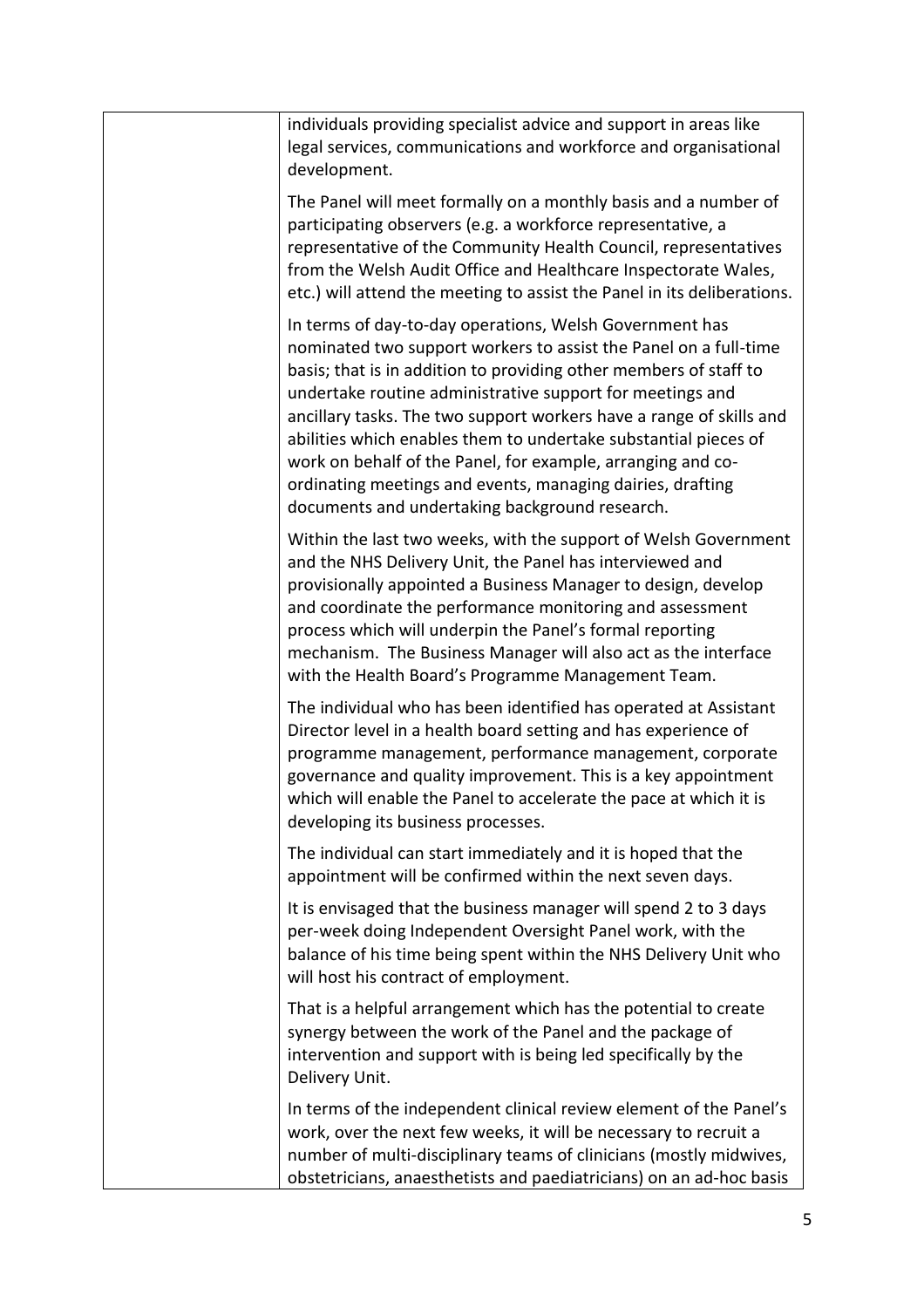|                                                                                                                                                            | to undertake individual reviews on behalf of the Panel.                                                                                                                                                                                                                                                                                                                                                                                                                                                                                                                         |
|------------------------------------------------------------------------------------------------------------------------------------------------------------|---------------------------------------------------------------------------------------------------------------------------------------------------------------------------------------------------------------------------------------------------------------------------------------------------------------------------------------------------------------------------------------------------------------------------------------------------------------------------------------------------------------------------------------------------------------------------------|
|                                                                                                                                                            | At this stage, it is not clear how many teams will be needed or how<br>they will be constituted for each case; that will not be known until<br>the scoping work has been completed. However, with the support<br>of the relevant Royal College's, Welsh Government has already<br>compiled a list of suitably qualified individuals who have indicated<br>a willingness to become involved.                                                                                                                                                                                     |
|                                                                                                                                                            | At this stage, the Panel believes that it has the resources that it<br>needs to effectively discharge its terms of reference. However,<br>should that change, Welsh Government has indicated that it will<br>consider making additional resources available, if there is a<br>properly evidenced business case to do so.                                                                                                                                                                                                                                                        |
| Details of the<br>Panel's plans for<br>engaging with<br>patients, and the<br>extent to which<br>women and families<br>will have the<br>opportunity to have | The 'Listening to Women and Families about Maternity services in<br>Cwm Taf' report made strong recommendations about the way<br>that the Health Board engages with women, families, patients and<br>communities. Cath Broderick has started the extensive process of<br>working with key people in the Health Board and partner<br>organisations to understand in more depth how current<br>engagement and patient experience activities and approaches can<br>be developed and improved.                                                                                      |
| their voices heard.                                                                                                                                        | <b>Women and Families Engagement Workstream</b>                                                                                                                                                                                                                                                                                                                                                                                                                                                                                                                                 |
|                                                                                                                                                            | At the heart of this work is a new Women and Families<br>Engagement Workstream that will report to the Maternity Services<br>Improvement Board. Cath is providing support, advice and<br>oversight to the staff committed to deliver new and innovative<br>methods of engagement and the multidisciplinary group. This<br>includes midwives, patient and public engagement and<br>communication leads, and Cwm Taf Morgannwg CHC. The group<br>met for the first time on 01 July 2019 to start the conversation<br>about how engagement with women and families should improve. |
|                                                                                                                                                            | <b>Principles for engagement</b>                                                                                                                                                                                                                                                                                                                                                                                                                                                                                                                                                |
|                                                                                                                                                            | An Engagement Strategy is being developed by the Health Board<br>with support from Cath Broderick. This will be driven by a number<br>of principles:                                                                                                                                                                                                                                                                                                                                                                                                                            |
|                                                                                                                                                            | Women and families, in particular those directly affected by<br>events leading to the review, will be at the heart of the work<br>undertaken by the IMSOP and central to the Health Board's<br>development of approaches, methods and delivery of<br>engagement and communication;<br>The delivery of maternity services, the practice of individuals<br>and the strategy for engagement and communication should<br>be viewed through the eyes of the people who use services in<br>Cwm Taf Morgannwg;                                                                         |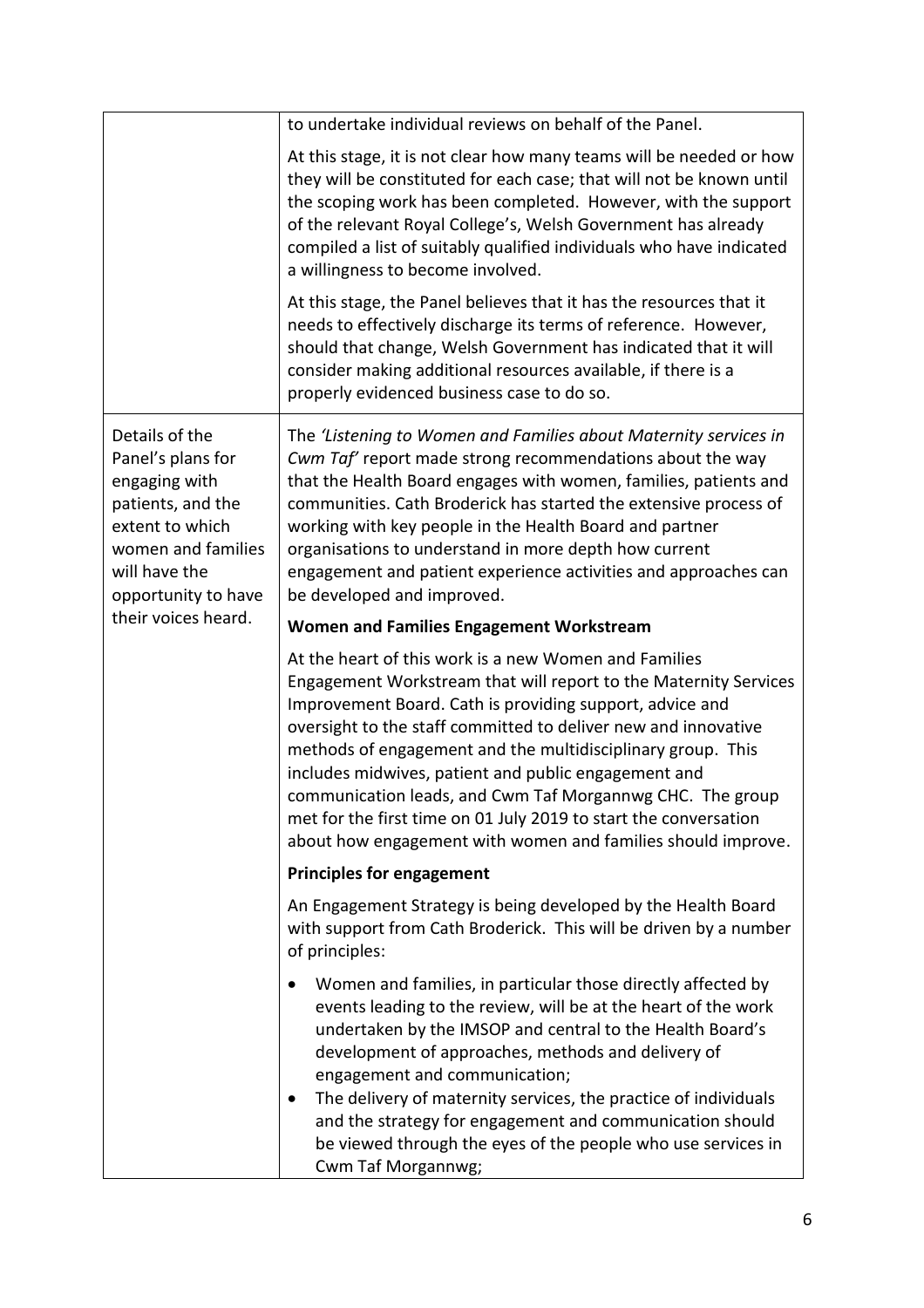| It must be as easy as possible for people to be involved and<br>$\bullet$<br>they should be actively involved in ways that are meaningful<br>and provide real opportunities to influence change and<br>improvement;<br>People must be informed about how their involvement has<br>٠<br>influenced decisions and practice.                                                                                                                                                                                                                                                                                                                                                                                                                                                                                                                                                                                                                                                                                                                                                                                                                                                                                                                                                                                                                                                                                                                                                                                                                                                       |
|---------------------------------------------------------------------------------------------------------------------------------------------------------------------------------------------------------------------------------------------------------------------------------------------------------------------------------------------------------------------------------------------------------------------------------------------------------------------------------------------------------------------------------------------------------------------------------------------------------------------------------------------------------------------------------------------------------------------------------------------------------------------------------------------------------------------------------------------------------------------------------------------------------------------------------------------------------------------------------------------------------------------------------------------------------------------------------------------------------------------------------------------------------------------------------------------------------------------------------------------------------------------------------------------------------------------------------------------------------------------------------------------------------------------------------------------------------------------------------------------------------------------------------------------------------------------------------|
| Women and families at the heart of engagement                                                                                                                                                                                                                                                                                                                                                                                                                                                                                                                                                                                                                                                                                                                                                                                                                                                                                                                                                                                                                                                                                                                                                                                                                                                                                                                                                                                                                                                                                                                                   |
| The Panel has met with women and families directly affected on a<br>number of occasions, including a meeting with the Minister, and<br>will continue to do so.                                                                                                                                                                                                                                                                                                                                                                                                                                                                                                                                                                                                                                                                                                                                                                                                                                                                                                                                                                                                                                                                                                                                                                                                                                                                                                                                                                                                                  |
| People have told us how they want to be involved and explained<br>how they wish to contribute to the improvement of maternity<br>services in Cwm Taf Morgannwg. Their suggestions will be central<br>to the development of the engagement strategy. In particular,<br>they have told us that they want to-                                                                                                                                                                                                                                                                                                                                                                                                                                                                                                                                                                                                                                                                                                                                                                                                                                                                                                                                                                                                                                                                                                                                                                                                                                                                      |
| Be kept up-to-date with progress on improvement and change<br>$\bullet$<br>within maternity services (the new IMSOP Newsletter for<br>women and families is being distributed shortly and we are<br>exploring the use of social media and other digital platforms);<br>Share their stories and contribute to the staff's understanding<br>$\bullet$<br>of the impact of failings in communication and care (they are<br>interested in the development of a video and communication<br>training tool for staff);<br>Be part of co-production events and workshops to design<br>maternity care that meets everyone's needs (co-production<br>will bring staff and families together to understand each<br>other's experience and translate it into improved quality of<br>care and good practice. The first event is being planned for<br>early September);<br>Be part of work to improve complaints and concerns handling<br>by sharing their experiences and views on how this can be<br>changed to the benefit of women and families and resolving<br>concerns;<br>Work with the Health Board to identify which measures matter<br>from the families' when seeking to demonstrate and quantify<br>improvement in maternity services;<br>Look at developing a Women and Families Group that will<br>identify how they want to be engaged further;<br>Be supported and suggest new approaches to engage with the<br>communities across Cwm Taf Morgannwg;<br>Self identify whether they want to be involved as<br>representatives on the Women and Families Workstream<br>group. |
| <b>Maternity Services Liaison Committee (MSLC)</b>                                                                                                                                                                                                                                                                                                                                                                                                                                                                                                                                                                                                                                                                                                                                                                                                                                                                                                                                                                                                                                                                                                                                                                                                                                                                                                                                                                                                                                                                                                                              |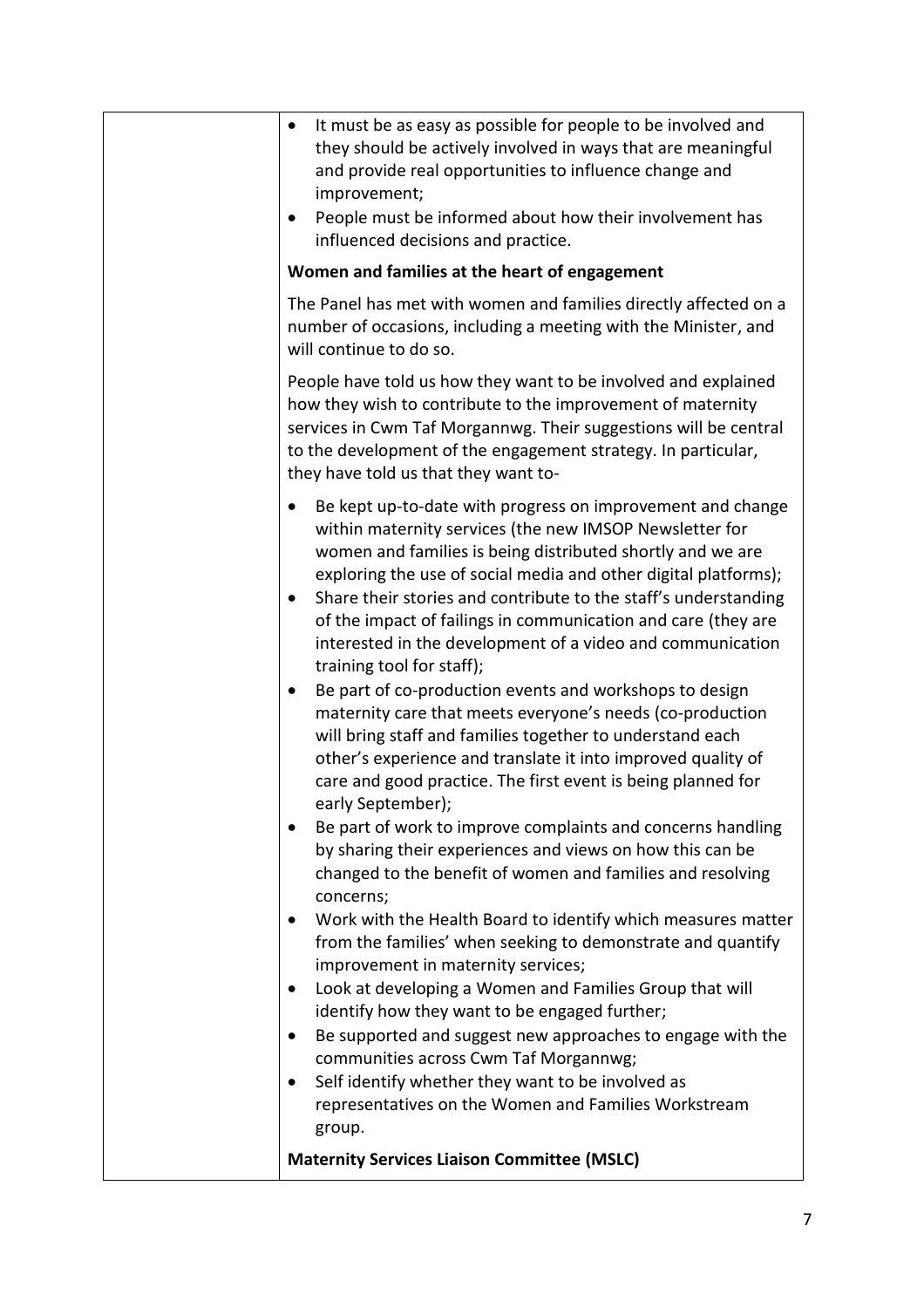|                                 | The MSLC is a multidisciplinary group, including services users,<br>with responsibility for bringing the voices of women and families<br>into the Health Board to provide feedback on maternity care and<br>ensure that services meet the needs of users.                                                                                                                                                                                                                 |
|---------------------------------|---------------------------------------------------------------------------------------------------------------------------------------------------------------------------------------------------------------------------------------------------------------------------------------------------------------------------------------------------------------------------------------------------------------------------------------------------------------------------|
|                                 | Women and families directly affected have been asked if they<br>want to be part of the MSLC and a new Lay Chair is being<br>appointed in response to the RCOG Review recommendations.                                                                                                                                                                                                                                                                                     |
|                                 | Cath is working with the Women's Experience Midwife to ensure<br>that new methods are developed to hear the views of women<br>using services through a 'Walk the Patch' approach on the<br>maternity units.                                                                                                                                                                                                                                                               |
|                                 | Other approaches include building on the 'Real Time' maternity<br>experience initiative started by the PALS team by developing<br>reflective qualitative interviews with women when they are back<br>in the community after the birth of their baby.                                                                                                                                                                                                                      |
|                                 | They will be reaching out to women and families where they live<br>through engagement at Mums and Toddlers groups, Baby Cafés,<br>community clinics and informal events.                                                                                                                                                                                                                                                                                                  |
|                                 | Engaging with communities, building trust and confidence                                                                                                                                                                                                                                                                                                                                                                                                                  |
|                                 | Building trust and confidence in maternity services in Cwm Taf<br>Morgannwg is important for those women and families currently<br>using services as well as those who will need to use it in the future.<br>As such, community engagement methods are being developed to<br>ensure that all of the families have an opportunity to be heard in<br>familiar settings, be supported to engage and be assured that<br>action will take place as a result of their feedback. |
|                                 | In that regard, the learning from other NHS organisations which<br>have faced similar challenges will be extremely helpful to the<br>Health Board. That is particularly so in areas that have<br>experienced similar challenges and found that their communities<br>had heard nothing but 'bad news' about maternity services in the<br>area.                                                                                                                             |
|                                 | Cath worked with families affected by events leading to the Kirkup<br>Review of maternity services at Morecambe Bay University<br>Hospitals NHS Trust and developed co-production engagement<br>and communication methods with the staff and families which are<br>transferable to the Cwm Taf context.                                                                                                                                                                   |
|                                 | Connections have been made with colleagues in Morecambe Bay<br>and the co-production methods and tools used to secure the<br>involvement of women and families in change and community<br>engagement are being shared.                                                                                                                                                                                                                                                    |
| Assurances about<br>the Panel's | The Panel is independent and in its early work has consistently and                                                                                                                                                                                                                                                                                                                                                                                                       |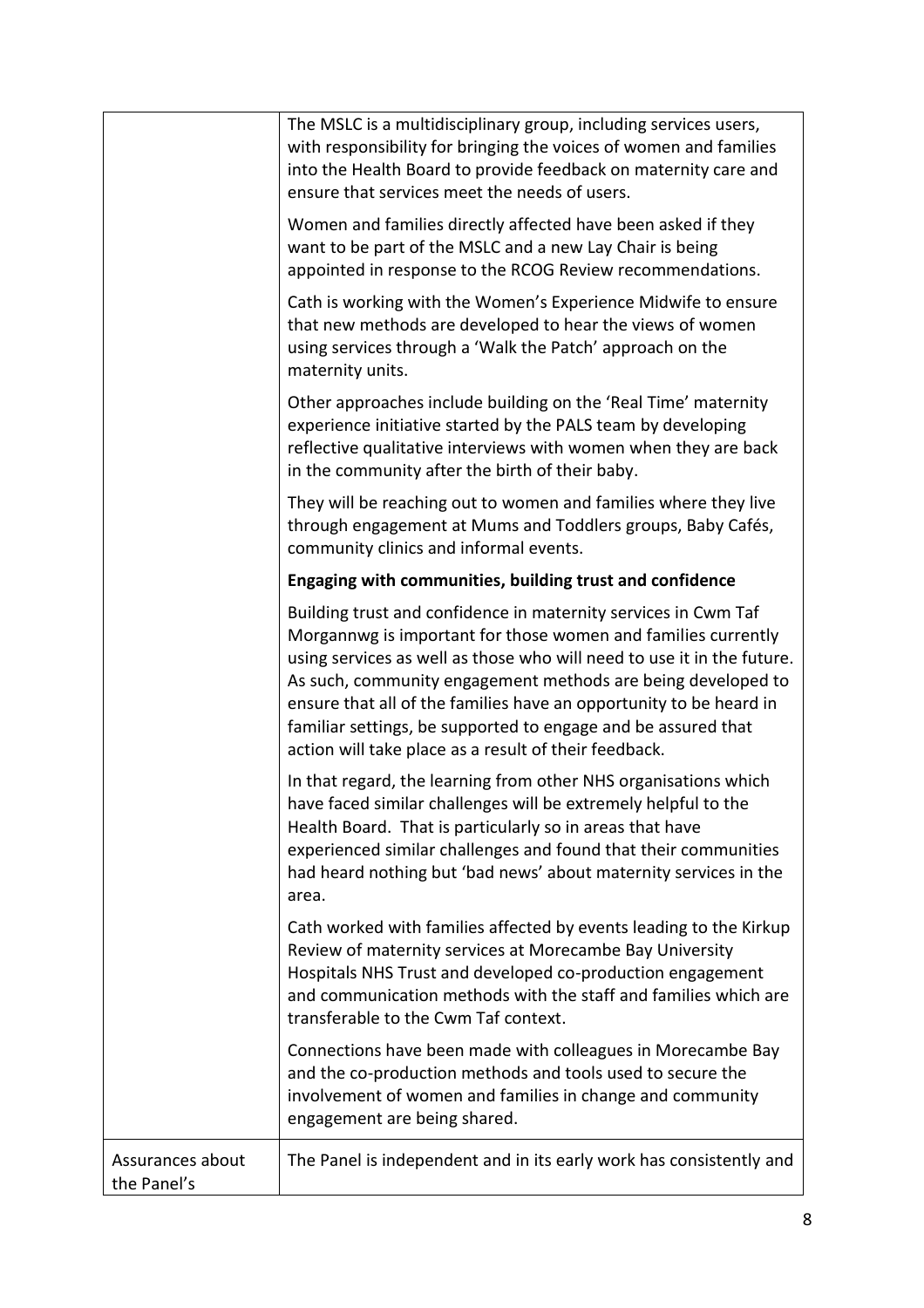| independence from                                                       | deliberately demonstrated that to be the case.                                                                                                                                                                                                                                                                                                                                                                                       |
|-------------------------------------------------------------------------|--------------------------------------------------------------------------------------------------------------------------------------------------------------------------------------------------------------------------------------------------------------------------------------------------------------------------------------------------------------------------------------------------------------------------------------|
| both Cwm Taf<br>Morgannwg Health<br>Board and from<br>Welsh Government. | None of the members, or any other person directly supporting the<br>Panel, has any previous connection or association with the Health<br>Board. Indeed, three of the Panel members have not previously<br>worked within Wales and bring insights from different UK health<br>system. As such, the Panel comes to its task with fresh eyes and<br>independence of thought.                                                            |
|                                                                         | Within the Terms of Reference he has provided and in his verbal<br>briefing to the Panel during its induction process, the Minister has<br>made it clear that he expects the Panel to be, and to be seen to be<br>fiercely independent and that it should not hesitate to make<br>recommendations which relate to the role of Welsh Government<br>within the current situation where that appears to be appropriate.                 |
|                                                                         | Whilst the Panel is working collaboratively with both the Health<br>Board and Welsh Government officials, that should not be seen as<br>an indication of a lack of independence. Working with the Wales<br>Centre for Public Policy, the Panel has adopted an evidence-based<br>approach to the design of the oversight process taking account of<br>academic research and evidence of what has worked in previous<br>interventions. |
|                                                                         | Academic research (Jas and Skelcher, 2005) suggests that the style<br>and of any imposed external intervention should be the least<br>intrusive which is necessary to achieve the outcome which is<br>desired.                                                                                                                                                                                                                       |
|                                                                         | The same research also suggest that three factors explain the<br>ability of an organisation to remove itself from a performance<br>intervention, namely:-                                                                                                                                                                                                                                                                            |
|                                                                         | <b>COGNITION</b> (i.e. a recognition by the organisation that it needs<br>to change and an acceptance that it needs help to do so);                                                                                                                                                                                                                                                                                                  |
|                                                                         | <b>CAPABILITY</b> (i.e. the knowledge within the organisation of<br>$\bullet$<br>what needs to be done and the technical skill to achieve it);                                                                                                                                                                                                                                                                                       |
|                                                                         | <b>CAPACITY</b> (i.e. the ability and resources to tackle the change<br>agenda).                                                                                                                                                                                                                                                                                                                                                     |
|                                                                         | The Panel has been working with the Health Board to assess its<br>'cognition, capability and capacity' and recently conducted a self-<br>assessment exercise during a Board Development Day.                                                                                                                                                                                                                                         |
|                                                                         | On the basis of the outcomes of the exercise, the Panel believes<br>that it appropriate to adopt a collaborative approach, albeit within<br>an atmosphere of scrutiny, challenge and support.                                                                                                                                                                                                                                        |
|                                                                         | That approach is again supported by academic research which<br>suggest that 'the most effective performance improvement<br>mechanisms are those owned by the organisation subject of the<br>intervention  albeit subject to the influence of government' (Fox                                                                                                                                                                        |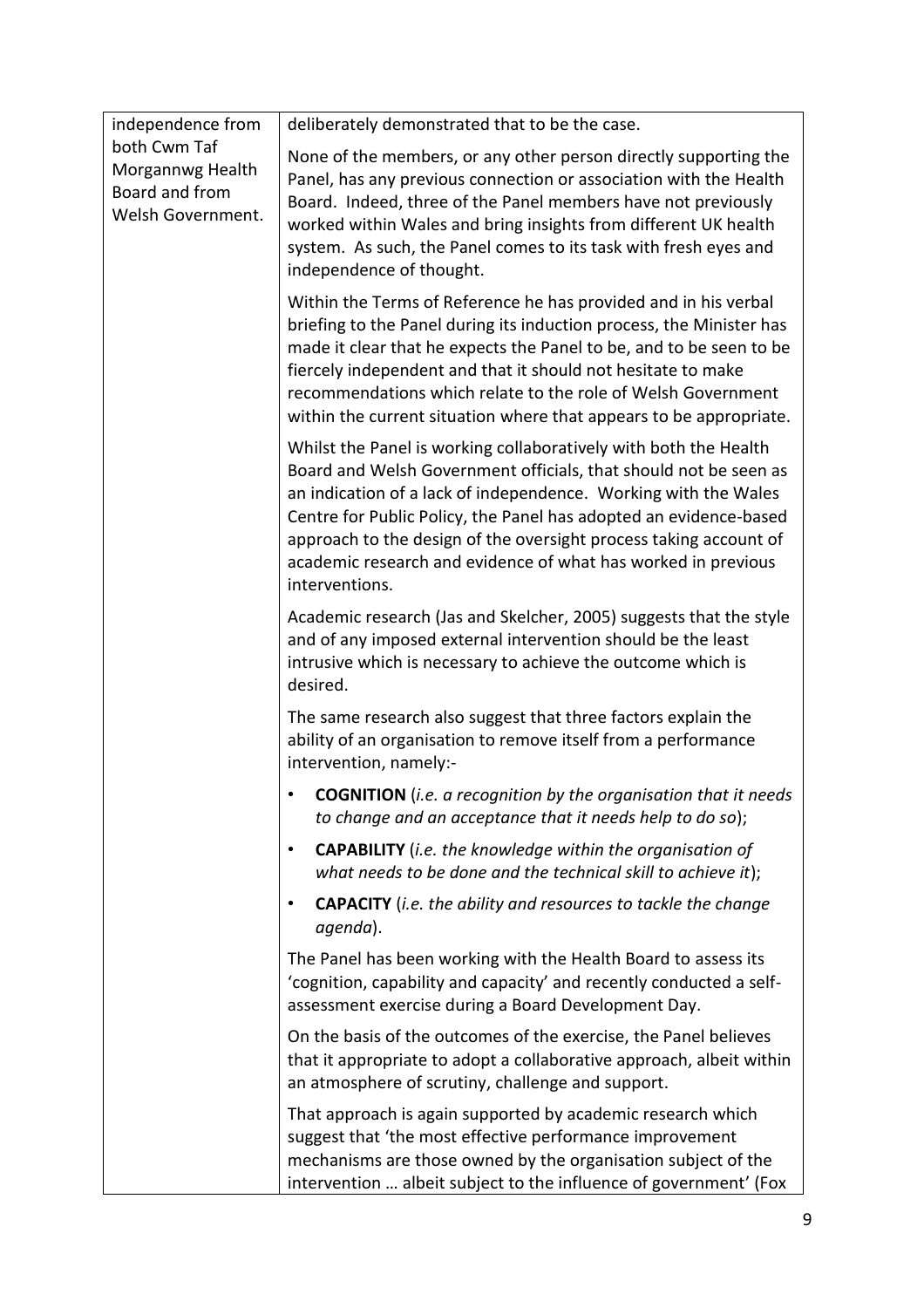|                                                                                                         | 2003, Kellard et al, 2007).                                                                                                                                                                                                                                                                                                                                                                                                                                                                                                                                                                                                                                                                                                                            |
|---------------------------------------------------------------------------------------------------------|--------------------------------------------------------------------------------------------------------------------------------------------------------------------------------------------------------------------------------------------------------------------------------------------------------------------------------------------------------------------------------------------------------------------------------------------------------------------------------------------------------------------------------------------------------------------------------------------------------------------------------------------------------------------------------------------------------------------------------------------------------|
|                                                                                                         | Similarly, the Panel is working closely with the regulators and with<br>Welsh Government to ensure that the strands of the intervention<br>are drawn together into a cohesive whole albeit that there is<br>absolute clarity about the independent nature of the various<br>elements.                                                                                                                                                                                                                                                                                                                                                                                                                                                                  |
| Clarification about<br>the powers of the                                                                | Items four and five of the Terms of Reference provided by the<br>Minister state that the Panel should:                                                                                                                                                                                                                                                                                                                                                                                                                                                                                                                                                                                                                                                 |
| Panel to make<br>recommendations<br>and insist on their<br>implementation.                              | Escalate any wider governance related issues or concerns<br>$\bullet$<br>which emerge to the Health Board and Welsh Government as<br>appropriate;<br>Advise the Minister on any further action which the Panel<br>considers necessary to ensure the provision of safe,<br>sustainable, high quality, patient centred maternity and<br>neonatal services. This should include advice about the need<br>for, and timing of, any follow-up independent reviews and the<br>identification of any wider lessons for the NHS in Wales.                                                                                                                                                                                                                       |
|                                                                                                         | Whilst the Panel has no specific powers to insist that its<br>recommendations are implemented, the ability to make those<br>recommendations is clear. As such, the Panel will rely on<br>cooperation and negotiation to achieve compliance. However, it is<br>implicit that within the Terms of Reference that where those<br>recommendations are well founded, Welsh Government and<br>where necessary, the Minister will take reasonable steps to<br>support their implementation. Indeed, the Minister has made that<br>clear in his initial conversations with the Panel.                                                                                                                                                                          |
|                                                                                                         | As previously stated, the Health Board is cooperating fully with the<br>Panel in enabling the proper discharge of its responsibilities and<br>Terms of Reference and, as things currently stand, it is not<br>anticipated that issues will arise which need to be escalated.<br>However, if that does become the case, the Panel will not hesitate<br>to do so.                                                                                                                                                                                                                                                                                                                                                                                        |
| Actions that are<br>being/will be taken<br>to rebuild public and<br>staff trust in the<br>Health Board. | As outlined above, in accordance with its terms of reference, the<br>Panel is working with the Health Board to develop the capacity,<br>capability, systems, tools and techniques which will enable it to<br>engage in an open and transparent with the women and families<br>affected by the Review and more broadly with maternity service<br>users going forward. Done correctly, that will, in due course, have<br>an incremental impact of public trust and confidence.<br>In addition, the Panel is currently involved in discussions with the<br>Health Board about the need, as part of the Maternity Services<br>Improvement Plan, to develop similar arrangements to engage<br>staff more effectively in the design and delivery of improved |